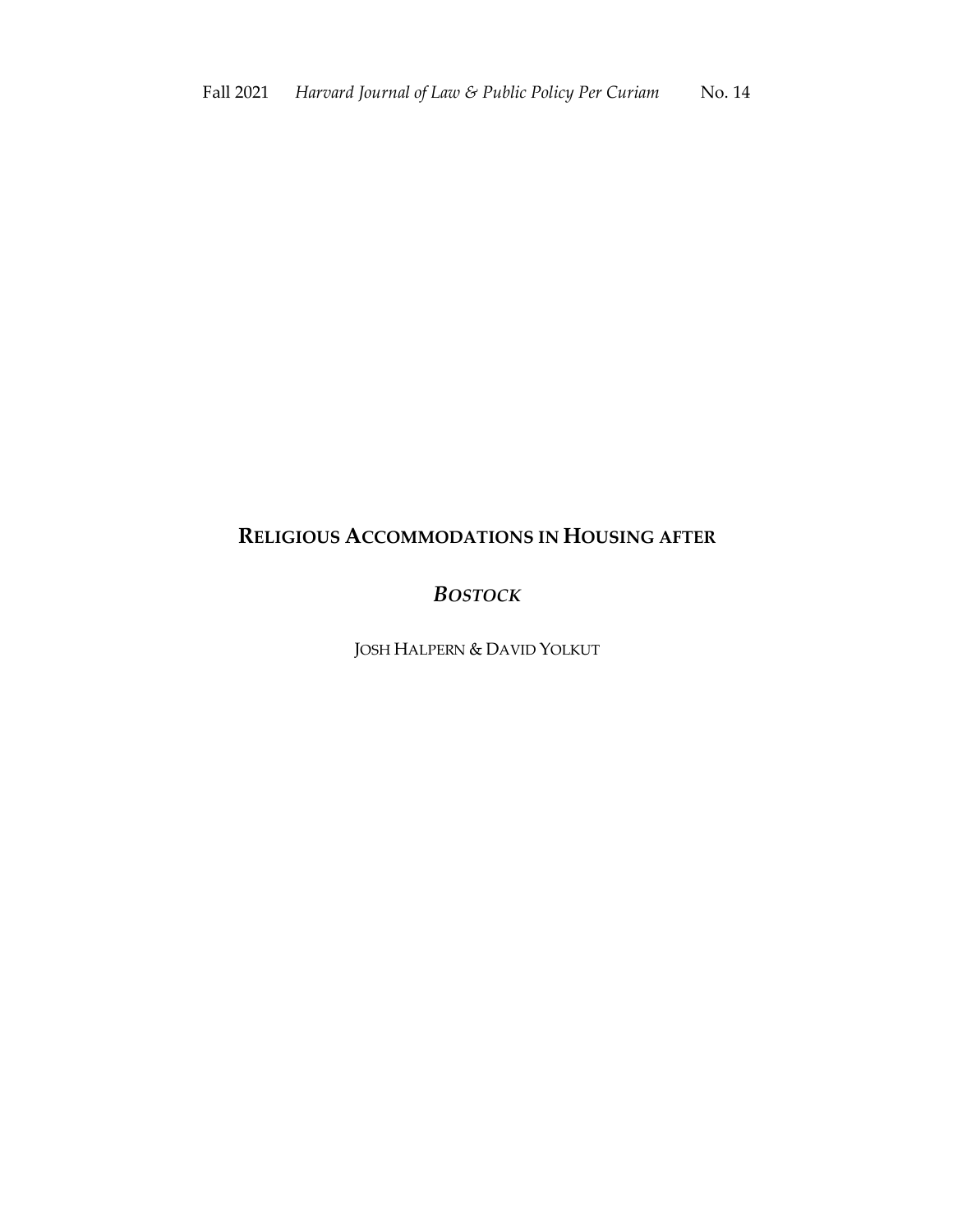## **Religious Accommodations in Housing after** *Bostock*

Josh Halpern and David Yolkut

The Supreme Court held in *Bostock v. Clayton County* that Title VII of the Civil Rights Act prohibits discrimination based on homosexuality or transgender status. Dozens of religious organizations, universities, and advocacy groups had warned the Court that a ruling for the employees would cast a cloud over religious freedom. The Court was thus careful to note that the Religious Freedom Restoration Act would offer a protective shield to those with sincerely held religious beliefs. Yet, Justice Alito's principal dissent still offered an ominous prediction: the majority's decision "will threaten freedom of religion."

In truth, Bostock's full implications for religious freedom have proven complex. Our firm recently litigated a case in which we argued—perhaps counter-intuitively, but correctly—that Bostock's textualist logic actually compels religious accommodations under the federal fair housing laws. Here is the backstory.

Our clients were a group of observant Jews—all elderly and many disabled—who live in a 32 story high-rise building in Fort Lee, New Jersey. None could travel down from their apartments easily on the Sabbath: their physical disabilities prevented them from descending the stairs, and their sincere religious beliefs barred them from pushing the elevator buttons. For a time, the building accommodated the disabled-faithful by placing certain elevators in "Sabbath mode." When activated, these "Sabbath elevators" stop automatically at preprogrammed floors, allowing Orthodox Jews to ride up and down on the Sabbath without compromising their faith. And when building later terminated the program, we filed a civil rights lawsuit on behalf of the residents to have it reinstated. *Kurlansky et al v. 1530 Owners Corp. et al*, 2:21-cv-12770 (D.N.J.). The suit included multiple allegations of religious discrimination, as well as a failure to accommodate disability, and it settled quickly after briefing on our preliminary injunction motion.

One of our various arguments in the case was that the Fair Housing Act compels accommodations for impairments that flow from the conjunction of faith and disability. On a cold read of the statute, one could argue the point either way. The FHA makes it unlawful "to discriminate ... because of religion or disability, 42 U.S.C. 3604(b),  $(f)(2)(A)$ , and it specifically defines disability discrimination to "include[] … a refusal to make reasonable accommodations." 42 U.S.C. 3604(f)(3)(B). But there is no textual analogue for religion, and the statute says nothing explicit about a duty to accommodate religious practice. As Judge Easterbrook once explained, "The Fair Housing Act requires accommodation — but only of handicaps." *Bloch v. Frischholz*, 533 F.3d 562, 565 (7th Cir. 2008) (Easterbook, J.), *rev'd on rehearing*, 587 F.3d 771 (7th Cir. 2009) (en banc).

Our case thus raised a question of first impression in the federal courts: what happens when the impairment flows from a combination of religion and disability, as it did for our clients? Before *Bostock*, one could plausibly argue that, although the statutory text doesn't speak directly to that issue, Congress's primary goal was plainly to accommodate disability, not an admixture of disability and religion. (Unsurprisingly, "Sabbath elevators" make no appearances in the relevant legislative history.) But *Bostock* takes that argument off the table.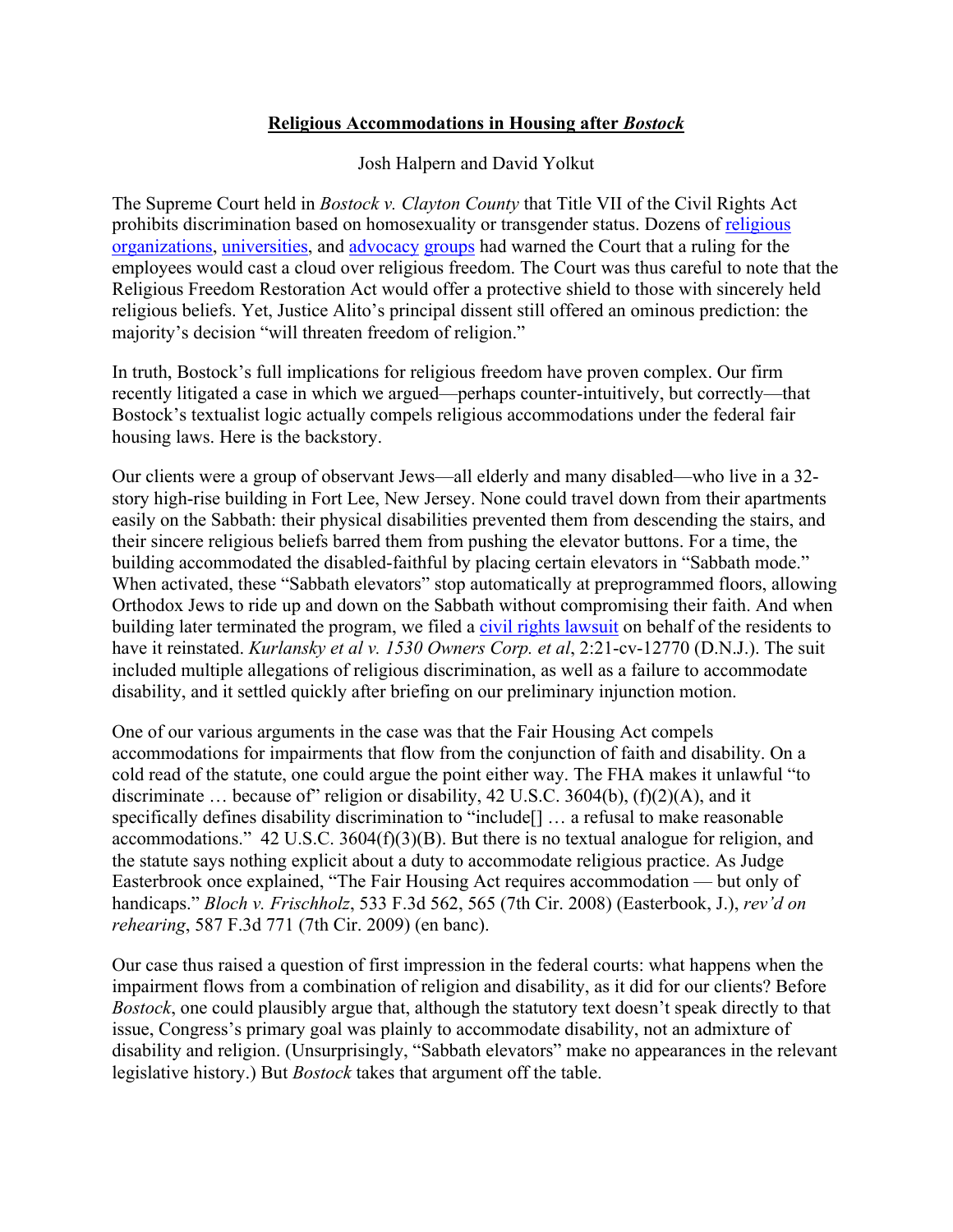*Bostock* proceeded from the assumption that "Title VII's 'because of' [language] incorporates ... but-for causation." *Bostock v. Clayton County*, 140 S. Ct. 1731, 1739 (2020). That standard can be "sweeping," the Court explained, because many events "have multiple but-for causes." *Id.* For example, "[w]hen an employer fires an employee because she is homosexual or transgender, two causal factors may be in play—both the individual's sex and something else (the sex to which the individual is attracted or with which the individual identifies)." *Id.* at 1742. But the Court was clear that "Title VII doesn't care." *Id.* "Often in life and law two but-for factors combine to yield a result" that neither condition could achieve on its own. *Id.* at 1748. But "so long as the plaintiff's sex was one but-for cause … , that is enough to trigger the law['s protections]." *Id.* at 1739. Because the FHA's text parallels Title VII in all of the ways that matter, *Bostock's* core insight compels accommodations for the disabled faithful:

1. *But-for causation*. The FHA mirrors Title VII's but-for standard, making it unlawful "to discriminate against any person … because of handicap." 42 U.S.C. 3604(f)(2)(A). The accommodation provision incorporates this "but-for" standard in at least two ways: first, by expanding the definition of the "discrimination" to "include … a refusal to make reasonable accommodations," 42 U.S.C. 3604(f)(3) (rather than setting out a freestanding duty to accommodate); and second, by requiring only those accommodations "that may be necessary" for equality. 42 U.S.C. 3604(f)(3)(B). The term "necessary" describes "a but-for causation requirement." *Vorchheimer v. Philadelphian Owners Association*, 903 F.3d 100, 110 (3d Cir. 2018). When it comes to housing accommodations, there is no reason to believe a standard other than the one articulated in *Bostock* should control.

2. *Statutory history*. Key textual distinctions between the FHA and its predecessor provisions further confirm that Congress intended a sweeping standard. In the Rehabilitation Act of 1973, an important predecessor statute to the FHA, Congress prohibited discrimination against applicants in federally funded programs "solely by reason of [their] handicap." 29 U.S.C. 794(a); H.R. Rep. No. 100–711, at 25 (1988) (explaining the link between the Rehabilitation Act and the accommodation provision of the FHA). Congress "could have taken a [similarly] parsimonious approach" in the FHA and "added 'solely' to indicate that [inequalities that arise] 'because of' the confluence of multiple factors do not [require accommodation]." *Bostock,* 140 S. Ct. at 1739. But Congress chose not to do that, signaling that the FHA (like Title VII) simply "doesn't care" if a plaintiff's disadvantages flowed from the combined effect of their faith and their disabilities.

3. *The focus on the individual*. One final point locks down the analogy to *Bostock*. The Court in *Bostock* explained that Title VII's focus "on individuals" means that discrimination against even a subset of men (gay men) or women (gay women) is still cognizable under the statute. *Bostock,*  140 S. Ct. at 1739. The FHA is no different. It identifies the disabled individual, and prohibits discrimination "because of a handicap of that person," including by denying accommodations "necessary to afford such person equal opportunity" to enjoy their home. 42 U.S.C. 3604(f)(2), (3) (emphases added). That laser focus on the disabled individual is "anything but academic." *Bostock*, 140 S. Ct. at 1741. It means that a failure to accommodate even a subset of handicapped residents—here, the religious ones—is still "discrimination" under the statute.

To some, it might come as a surprise that *Bostock* would compel religious accommodations. But *Bostock* warned that "major initiatives"—whether in Title VII or the FHA—will inevitably bear